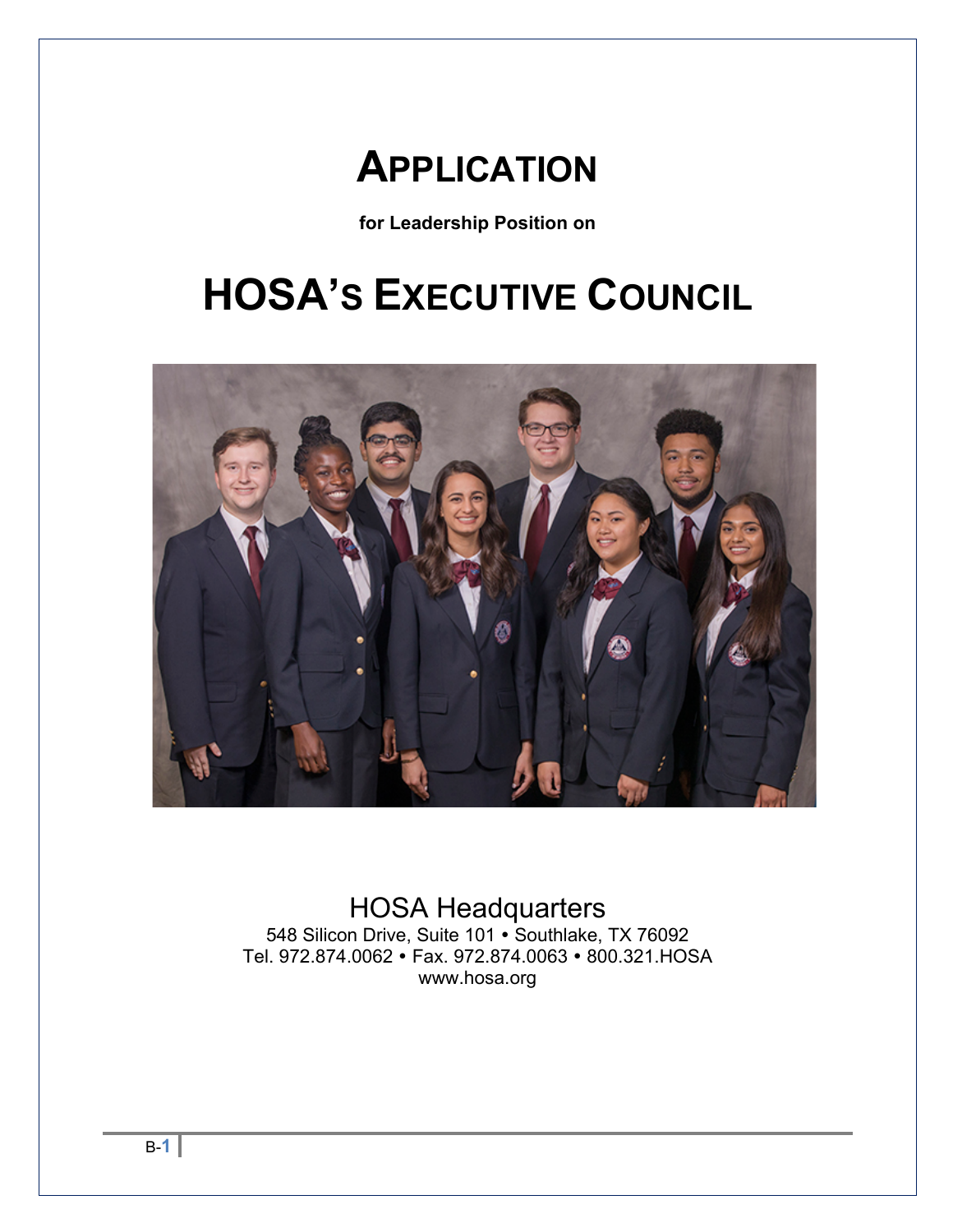### **EXECUTIVE COUNCIL CANDIDATE PACKET**

State Advisors shall receive one (1) copy of the Executive Council Candidate Packet. Local advisors should receive this information from the State Advisor. Candidates are to fill out the application on Tallo-powered by STEM Premier. They shall receive the required forms that need to be signed and uploaded from the State Advisor.

- 1. Chartered associations in good standing may submit only ONE candidate per office but no more than four (4) total candidates; two (2) secondary, two (2) postsecondary/collegiate division candidates. Candidates must have at least junior classification in high school and have a minimum of a 2.0 GPA on a 4-point scale. Candidates must be active members of HOSA. (Article IV, Section 3, HOSA Bylaws)
- 2. The HOSA Nominating Committee will review all candidate applications prior to the International Leadership Conference.
- 3. The HOSA Nominating Committee shall administer the officer candidate written examination at the International Leadership Conference. Candidates must pass the written examination with a score of 75% as a prerequisite to be interviewed.
- 4. The HOSA Nominating Committee will interview all officer candidates before the final slate is determined (see enclosed "Interview Rating Sheet"). If the number of candidates warrant, there will be two separate interview panels: one for secondary and one for postsecondary/collegiate. One panel will interview candidates who wish to serve as President-Elect.
- 5. Candidates will respond to questions by the HOSA Nominating Committee.
- 6. Travel Policies must be signed and submitted with the application on Tallo-powered by STEM Premier. [**This includes the purchase of an official HOSA uniform, if elected.]**
- 7. Please read the HOSA Bylaws which refer to "Officer Duties and Nominating Committee Responsibilities" (Bylaws, Article IV, Section 1-8).
- 8. An orientation meeting for all Executive Council candidates is scheduled on the first day of the International Leadership Conference to review nomination procedures, campaign activities and take the test. [This meeting will take place the Tuesday prior to the first day of the conference.]
- 9. Required items for eligibility must be received by HOSA Headquarters' through Tallo-powered by STEM Premier no later than May 15.
	- (1) Signed Travel Policy
	- (2) Nomination Form
	- (3) Statement of Support
	- (4) Unofficial Transcript
	- (5) Requirements listed on Tallo-powered by STEM Premier that need to be included on the profile
	- (6) Black and white or color photo
	- (7) Black and white resume (one-page, front side only)
	- (8) YouTube Video Link
	- (9) Essay
- 10. The installation of the newly-elected HOSA Executive Council will be conducted during the Recognition Session on Friday of the International Leadership Conference.
- 11. YouTube Video. Create your YouTube video introduction. Tell us about YOU. Create a two-minute YouTube video to tell us who you are, your HOSA story and why you want to be an officer. Your video can be shot anywhere and can include you or others to help tell your story. The applicant may receive instruction in taping, editing, and post-production from an outside professional source, however, the work should be directed by the applicant. The video should be filmed horizontally, audio should be clear and recorded at a high-quality volume.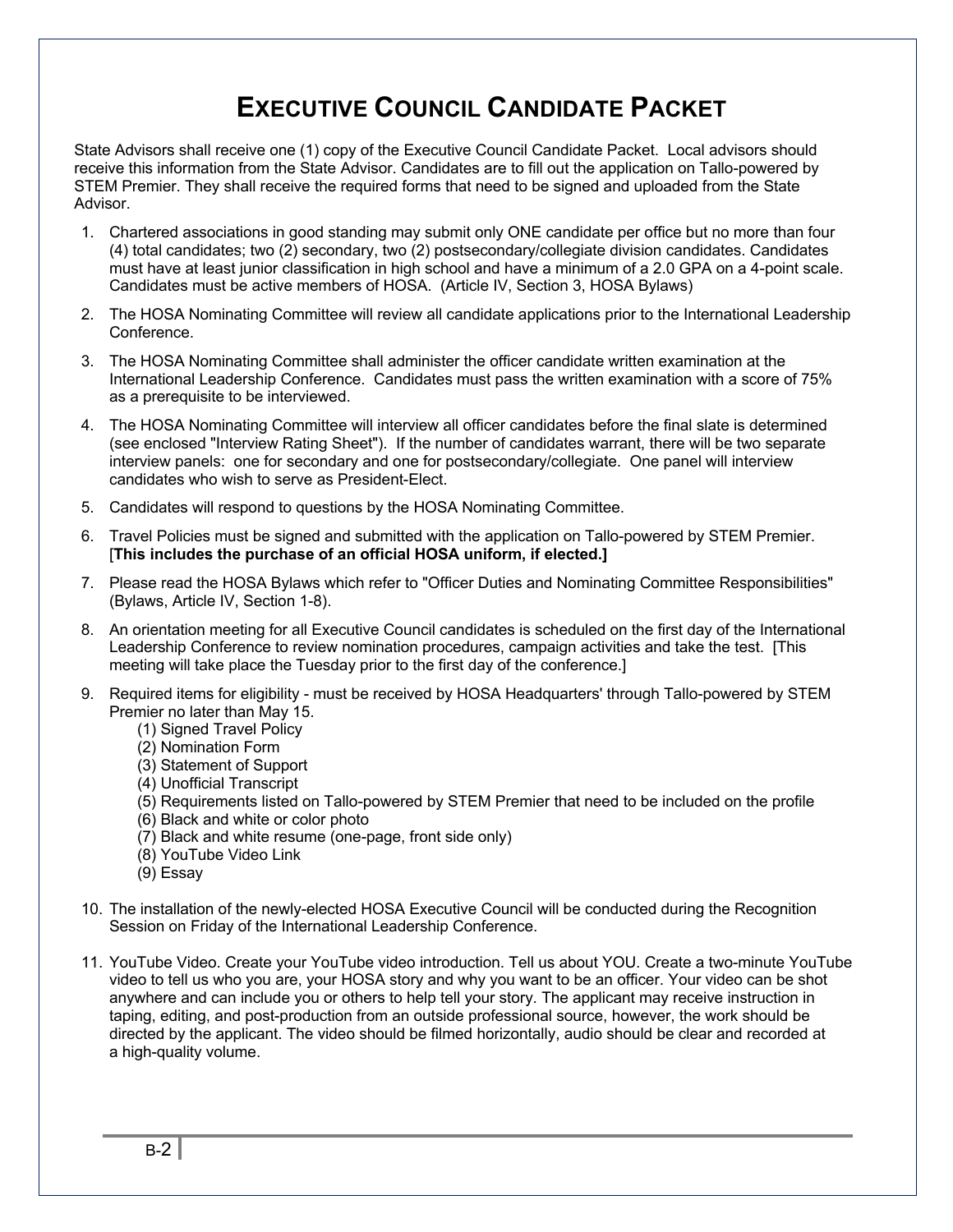### **TALLO-POWERED BY STEM PREMIER INSTRUCTIONS**

The Executive Council Application is being submitted through Tallo-powered by STEM Premier.

#### 1. **Join Tallo-powered by STEM Premier**

- Go to tallo.com/hosa.
- Click the **Star Your Free Profile** button and create your account.
- Follow the instructions and input the required information. The required information includes: first/last name, email address, password, and grade level. You do **not** have to complete a 100% profile to be able to fill out the Executive Council application.

#### 2. **Search for the HOSA Executive Council Application**

- Click **Opportunities** at the top of the page when you are logged in.
- Type **Executive Council** in the keyword search bar.

#### 3. **Complete the Application**

- Make sure you include all of the required information on your profile.
- Upload additional documents that are required.

### **NOMINATION FORM FOR HOSA EXECUTIVE COUNCIL**

Serving as a member of HOSA's Executive Council is a 12-month commitment to the organization. Therefore, it is vital that all members who aspire to take one of these positions are highly qualified, able, and willing to assume the responsibilities required.

Read carefully and study the statement below before submitting this form to your State Advisor. After discussing the responsibilities of a member of HOSA's Executive Council with parents, local chapter advisor and school administrators, candidates should submit this form to the State Advisor for consideration. When the State Advisor is totally convinced that the candidate will be able to carry out all responsibilities, the State Advisor will sign this form and give it to the candidate to scan and upload the information on Tallo-powered by STEM Premier.

### **HOSA OFFICER CANDIDATE'S STATEMENT**

If elected a position on HOSA's Executive Council, I will dedicate one full year of service to the organization. I will serve my entire term of office and will promote the goals and objectives of HOSA. I will project a desirable image of HOSA at all times. I will abide by the *Travel Policies* as stated and **will purchase a HOSA official uniform from the HOSA Supply Service and have it available at 4 p.m. on Saturday, June 23, 2019**. I will be available for the HOSA Officer Training Session from Sunday, June 24, until Wednesday, June 26, 2019, in Orlando, FL and at the 2020 ILC from June 19-28, 2020, and will fulfill and complete all obligations and assignments that are given me as a member of the HOSA Executive Council.

Candidate's Signature

Parent's Signature

\*This form must be signed, scanned and uploaded to the Tallo-powered by STEM Premier application.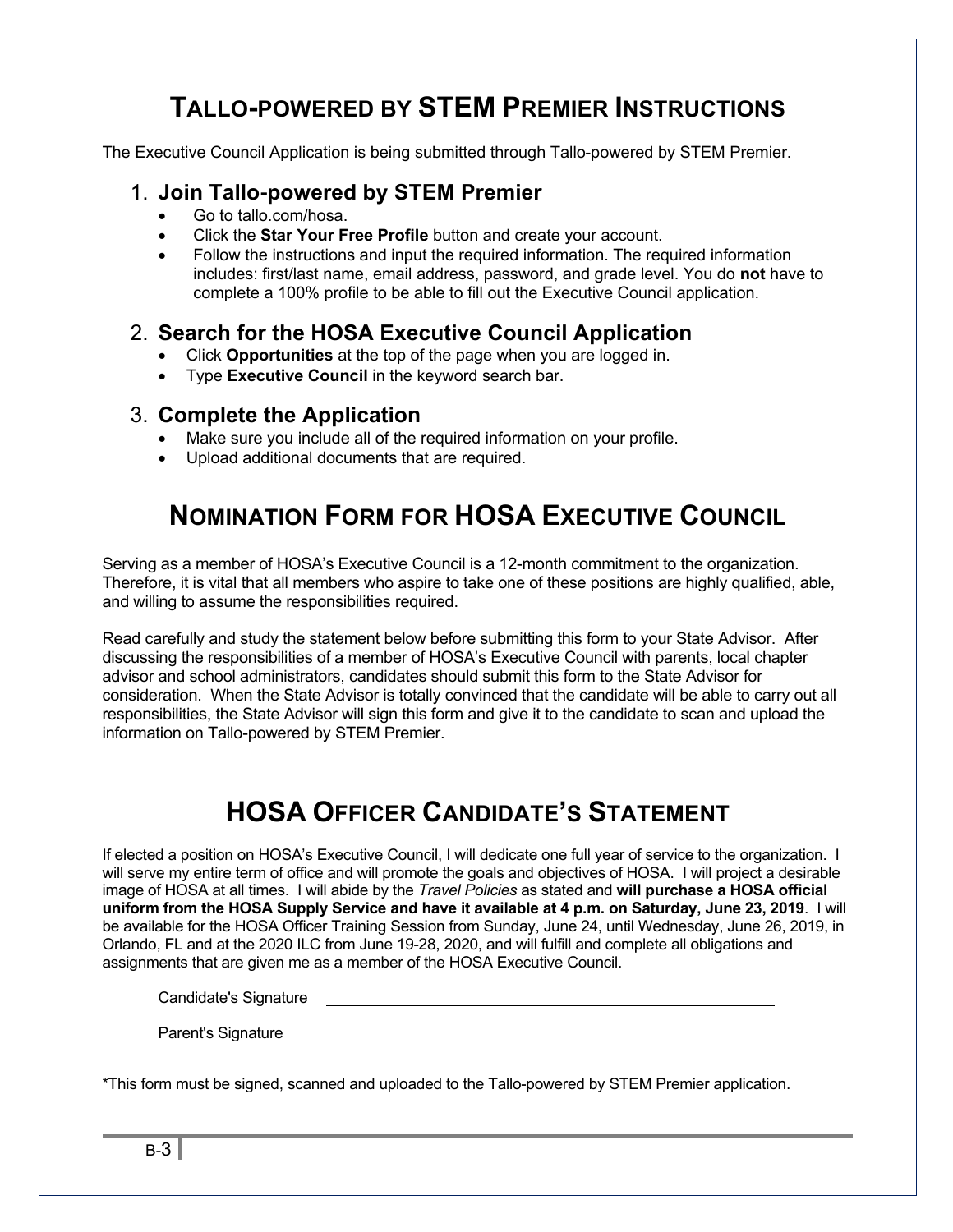### **EXECUTIVE COUNCIL TRAVEL POLICIES**

- 1. When Executive Council members travel on behalf of HOSA, they represent all members throughout the country as well as the rest of the Executive Council. HOSA officers are expected to wear the official HOSA uniform when traveling on HOSA business and conduct themselves accordingly.
- 2. A HOSA Officer Travel Request Form must be completed and sent to HOSA Headquarters.
- 3. Based on the travel budget for the year, all officer travel must be approved by the HOSA Officer Advisor and the HOSA Headquarters.
- 4. Chartered associations requesting an officer to travel to their state (for a conference or speaking engagement, etc.) will assume responsibility and expenses for 50% of the officer's travel (under State Match Program) and the rest will be absorbed by HOSA.
- 5. HOSA officers who serve on the HOSA, Inc. Board of Directors will be reimbursed for their round-trip travel, lodging and meal expenses for official Board meetings.
- 6. Fees for transportation, lodging, a maximum of \$40 per day for meals, and International Leadership Conference registration fees will be absorbed by HOSA.
- 7. Lodging will be arranged by HOSA; unless prior permission is granted.
- 8. Reimbursements will be processed when the HOSA Officer Advisor receives a completed reimbursement form and attached receipts or a per diem will be forwarded.
- 9. HOSA has minor insurance coverage for officer travel. HOSA will not be held responsible for injuries to officers even though they are traveling on HOSA business.
- 10. Newly-elected officers are **required** to participate in a training session that will be conducted immediately after the International Leadership Conference. HOSA will incur all transportation, lodging and meal expenses. Failure to participate in the training will jeopardize officers' continued service. HOSA is responsible for the officers' return ticket from officer training. HOSA will either use the officer's current ticket by changing the return date or will purchase a new one-way ticket. Either way, expenses incurred for this exchange will be the responsibility of HOSA.

NOTE: Remember that simply returning home does not complete a travel assignment. Officers need to submit an OFFICER REPORT TO THE PRESIDENT and the Officer Advisor as well as follow-up "thank you" letters to those individuals and groups who made the trip possible. (Letters could include your host state or local advisor, your own state or local advisor, state or local officers, and sponsors or contributors, etc.) The officer should accept responsibility to follow up on any requests that are received on-site, e.g. student request for list of officers, etc.

As a member of HOSA's Executive Council, you are committing yourself to some required travel. When traveling on HOSA business, you will be traveling alone. [If your school has a policy stating that an advisor or parent must travel with you, the party making the request will absorb all expenses for travel.] Your employer and/or school administrator should be made aware of these responsibilities as soon as you are elected.

I understand and agree to abide by the above travel policies.

Applicant's Signature **Date Access 2018** Date 2018

\*This form should be signed, scanned and uploaded to the Tallo-powered by STEM Premier application.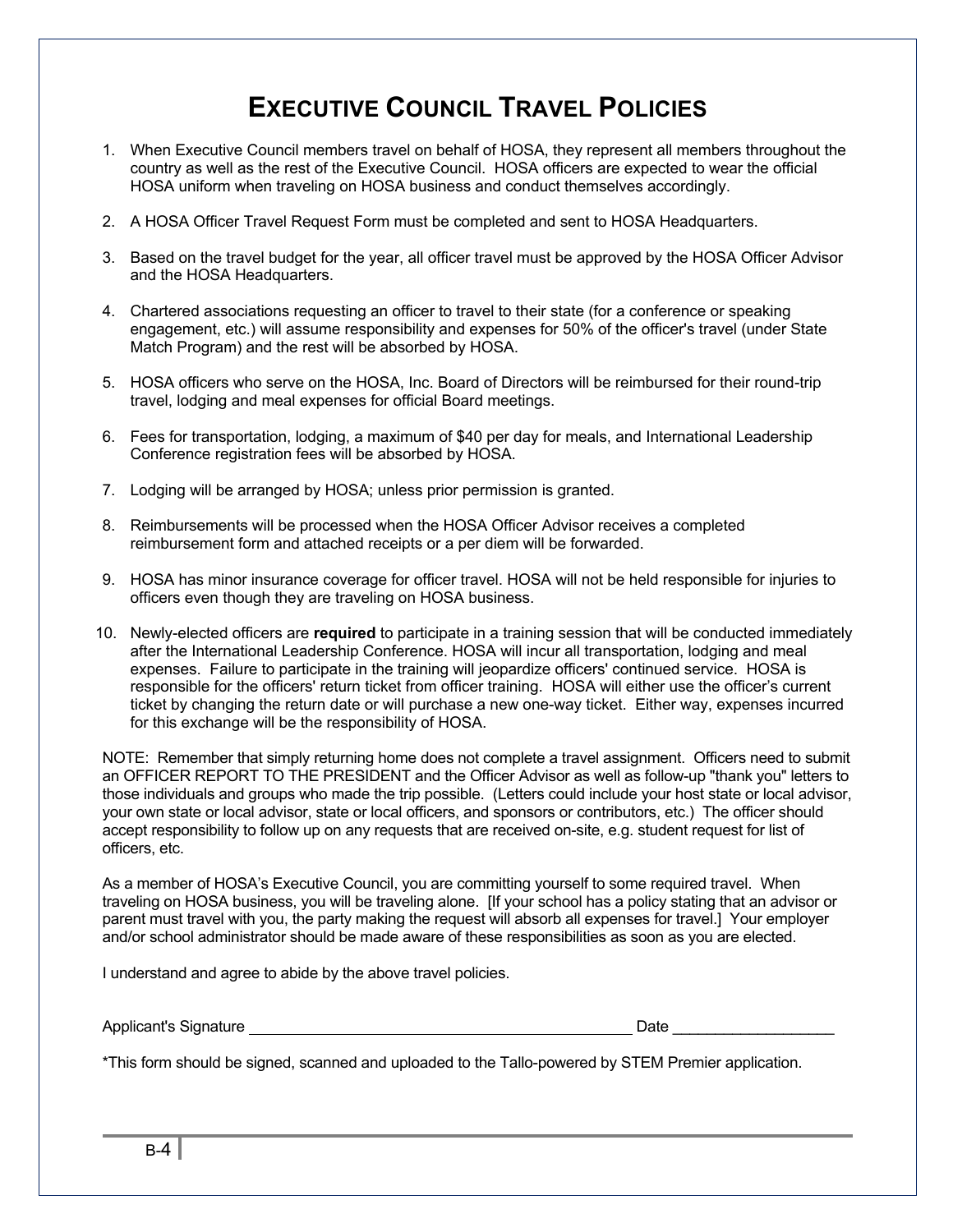### **STATEMENT OF SUPPORT**

I approve of my son/daughter applying for the HOSA Executive Council and, if elected, agree that he/she will be able to spend the time and have the transportation necessary to carry on the duties of the office. It is also my understanding that there may be trips where my son/daughter may be traveling alone to attend state and international meetings.

> Signature of Parent of Guardian

The candidate meets the qualifications for office and I recommend him/her as an officer applicant.

 $\overline{\phantom{a}}$ 

Signature of Local Chapter Advisor

This school is supportive of  $\Box$   $\Box$   $\Box$  being placed as an applicant for consideration for a member of HOSA's Executive Council because he/she will fulfill the duties successfully if elected.

> Signature of School Principal/Director/Dean (\*If Postsecondary/Collegiate, a school official)

\*This form should be signed, scanned and uploaded to the Tallo-powered by STEM Premier application.

### **THE ROLE OF THE STATE ADVISOR**

The applicant must submit to the HOSA State Advisor all required information in this packet for submission. The applicant is not considered to be eligible to take the test for eligibility for candidacy until HOSA receives all forms and the photograph. The deadline date for receipt is **May 15.**

The State Advisor may use any process she/he wishes to determine which applicant(s) is eligible to run for office or use whatever process has been implemented in the state. It is the State Advisor's responsibility to verify all forms, sign the application form and believes that the candidate a good representative of HOSA and to the best of his/her knowledge would fulfill the responsibilities of a member of HOSA's Executive Council.

The Chartered Association of endorses this candidacy.

| <b>HOSA State Advisor's Signature</b> | Date |  |
|---------------------------------------|------|--|
|                                       |      |  |

\*This form should be signed, scanned and uploaded to the Tallo-powered by STEM Premier application.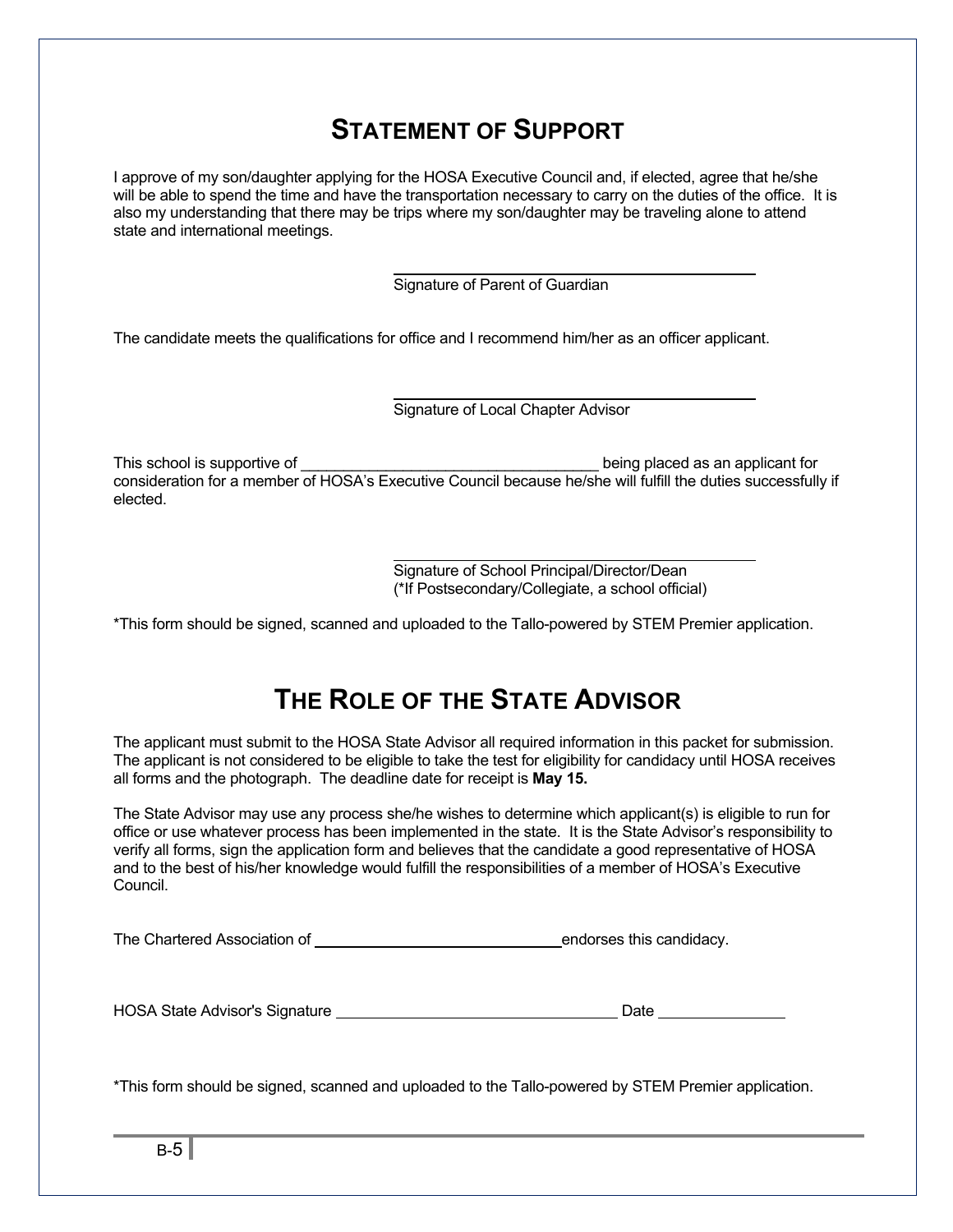#### **ILC CAMPAIGN RULES** *(READ CAREFULLY)*

- 1. **Campaign speeches cannot exceed two (2) minutes.** Visual aids or audiovisual productions are **NOT permitted.**
- 2. Campaigning may begin ONLY AFTER the slate of qualified candidates is announced by the HOSA Nominating Committee on day one of the ILC.
- 3. Candidates may campaign at a chartered association caucus by invitation of chartered associations. Other assigned areas for campaigning will be announced at the conference.
- 4. Social media and all electronic media (including e-mail, Facebook, Twitter, Instagram, etc.) announcements stating an applicant's candidacy are considered campaigning and could result in disqualification.
- 5. One-page *(Front Side Only)* required resume must be scanned and uploaded on Tallo-powered by STEM Premier by May 15.
- 6. Verbal campaigning will be permitted.
- 7. There will be **no** props, favors, or other campaign materials distributed during the campaign.
- 8. The campaign rules and regulations must be strictly adhered to at the conference. ANY VIOLATION OF CAMPAIGN RULES WILL RESULT IN DISQUALIFICATION OF THE CANDIDATE.

### **REQUIRED RESUME FORMAT**

What **MUST** Be Included on Your Resume [In any order]:

- Your full name, school, state and current grade level. [Do **not** use home address or phone numbers.]
- HOSA Achievements: i.e. Offices Held [Local, State and International]
- Number of Years You Have Been in HOSA
- Other Achievements: i.e. Honors, Awards, and Offices Held in Other Organizations
- Summary Statement explaining: "Why You Want to Be A HOSA Officer"

Your **one-page** resume must include the above information but is not limited to only those topics. **It is acceptable but not required to use a photo, but the photo also must be black and white.**

#### **The resume will be uploaded to your Tallo-powered by STEM Premier application.**

The resume must be in a professional business format (not in a campaign flyer format). All resumes must be in compliance with the above guidelines to be considered as an applicant for candidacy.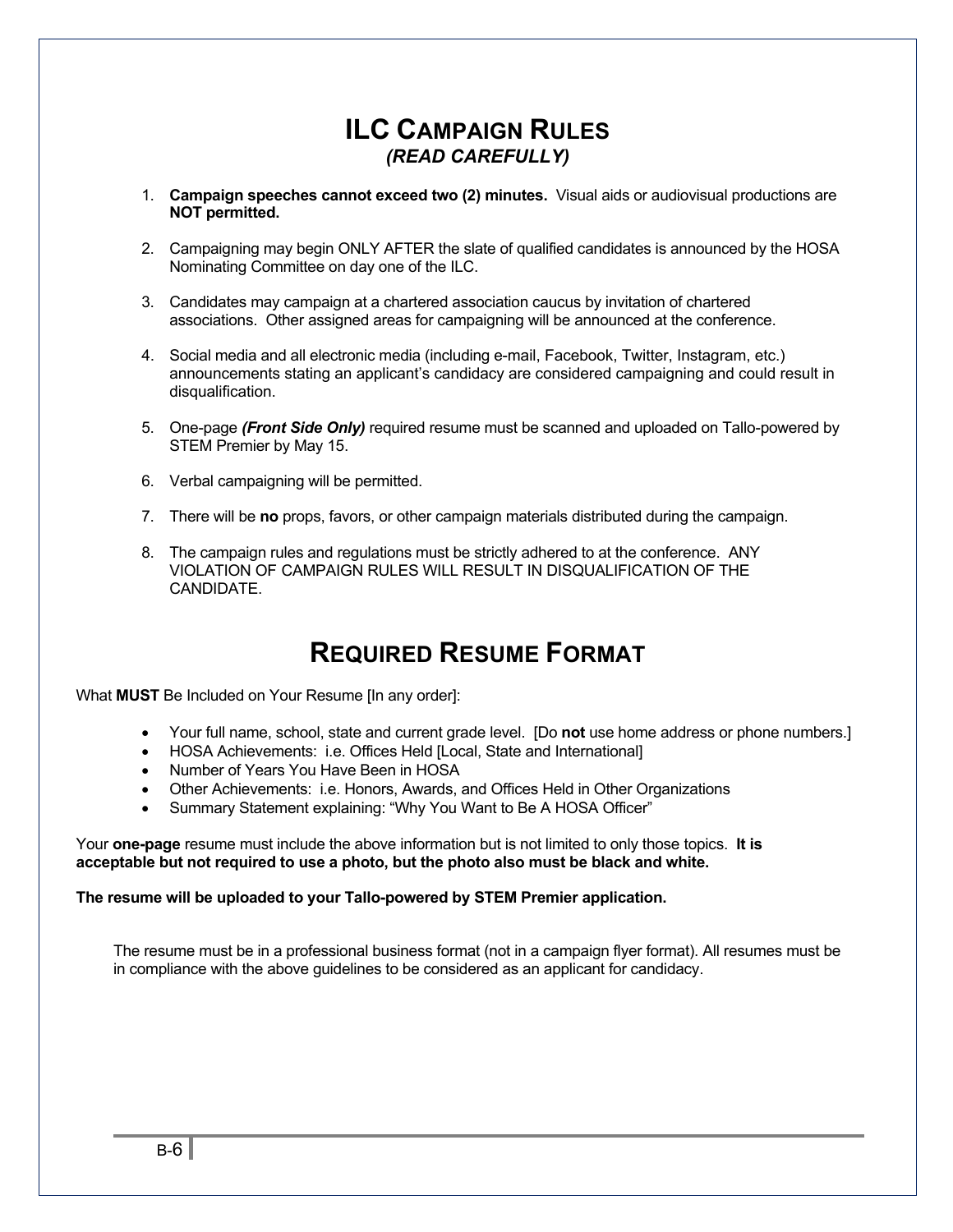### **REQUIRED ESSAY TOPIC AND FORMAT**

#### **Topic: What does a leader of HOSA-Future Health Professionals look like to you?**

**Formatting:** The body of the essay should be a maximum of one page (300-500 words). The entire paper should be in Arial 12-point font and double-spaced on 8.5 x 11-inch with 1-inch margins. This document will be uploaded to your Tallo-powered by STEM Premier application.

### **SUGGESTED STUDY REFERENCES FOR THE WRITTEN EXAMINATION**

- A. KNOW THE FOLLOWING:
	- 1. HOSA Core Values
	- 2. HOSA Creed
	- 3. International Conference Theme
	- 4. Executive Council Titles
	- 5. Duties of the Office Sought

#### B. REVIEW THE FOLLOWING:

- 1.History and Background of the Organization, HOSA Handbook, Section A, Latest Edition.
- 2.HOSA Bylaws (membership information, organizational structure, voting procedures)
- 3.Policy and Procedures Manual
- 4.Parliamentary Procedure —"Robert's Rules of Order, Newly Revised"
- 5.Current HOSA eMagazine at www.hosa.org/eMagazine

#### **EXECUTIVE COUNCIL CANDIDATE CHECKLIST**

#### *All items must be uploaded/included in the application and submitted no later than May 15*

 Signed Travel Policies Nomination Form Statement of Support Unofficial Transcript Hi-Resolution Photo (300 dpo) Black and White Resume (one-page, front side only) YouTube Video Link Essay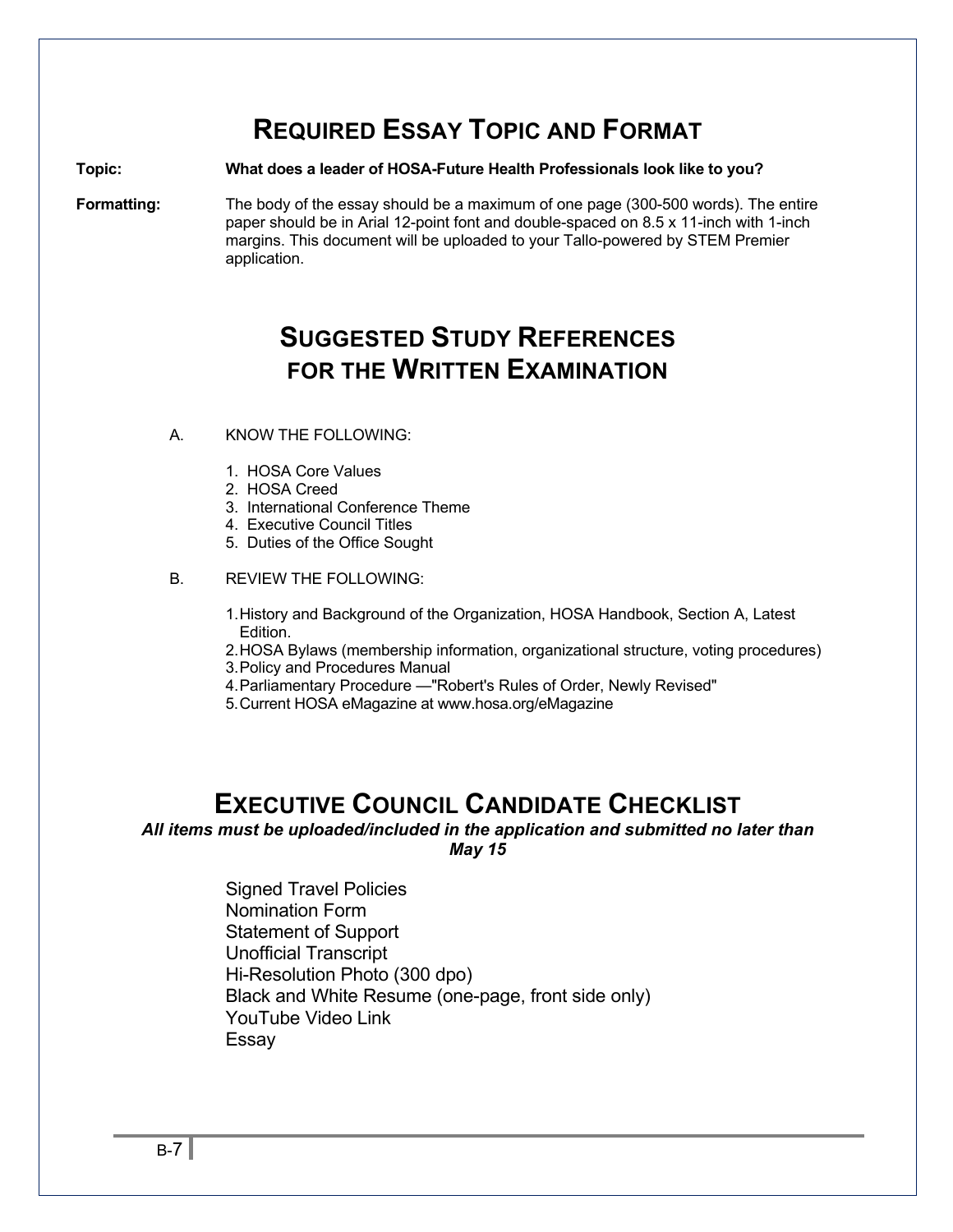### **Rating Sheet**

This form is NOT to be completed and sent to HOSA with Officer Application. This is a sample form that will be used by the nominating committee during interviews at the ILC.

#### **NAME OF CANDIDATE**

**INSTRUCTIONS:** The Nominating Committee will rate candidates on their responses to selected questions based on the following. Candidates are graded on a 0-9 scale where 0=unacceptable, 5=adequate and 9=exceptional.

#### **Part One-Essay Criteria**

Please see the essay grading rubric on page B-11.

| <b>Stylistic Choices and</b><br>Organization<br>Prompt/Analysis |  |   | 4<br>4 | <sub>5</sub><br>5 | 6 |  | 9<br>9 |
|-----------------------------------------------------------------|--|---|--------|-------------------|---|--|--------|
| Distinguishing<br>Characteristics                               |  | 3 | 4      | 5                 | 6 |  | 9      |

#### **Part Two-Interview Criteria**

Please see the interview grading rubric on page B-12.

| Appearance                         |          |             | 2 | 3                       | 4              | 5               | 6               |                | 8 | 9  |
|------------------------------------|----------|-------------|---|-------------------------|----------------|-----------------|-----------------|----------------|---|----|
| Oral Interview                     | $\Omega$ |             | 2 | $\overline{\mathbf{3}}$ | $\overline{4}$ | 5 <sub>5</sub>  | 6               |                | 8 | -9 |
| Communication<br><b>Techniques</b> | 0        | $\mathbf 1$ |   | $2 \qquad 3$            | $\overline{4}$ | $5\overline{)}$ | $6\overline{6}$ | $\overline{7}$ | 8 | -9 |

**TOTAL SCORE** 

#### **COMMENTS**

**Signature of Interviewer** 100 million 200 million 200 million 200 million 200 million 200 million 200 million 200 million 200 million 200 million 200 million 200 million 200 million 200 million 200 million 200 million 200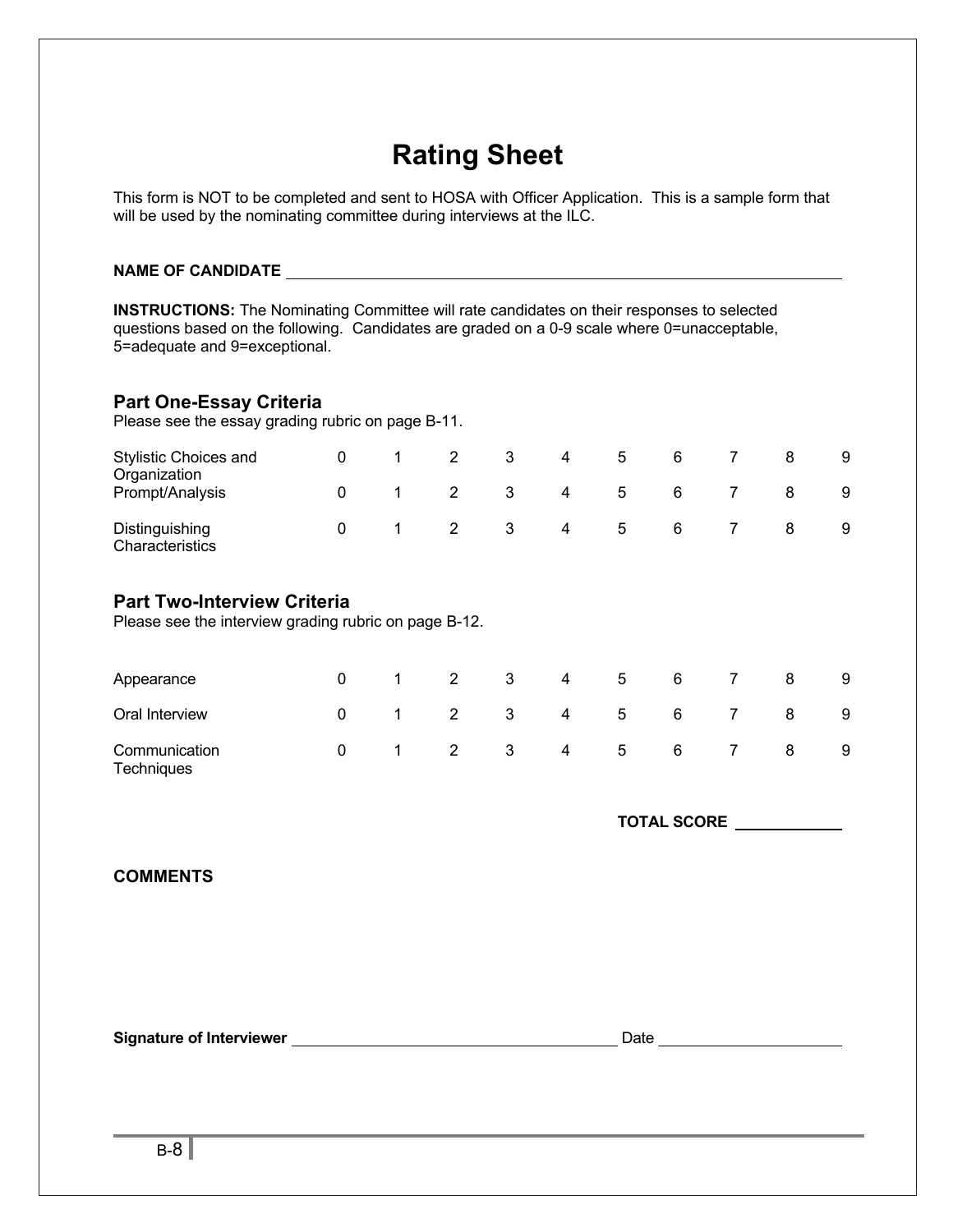## **Essay Grading Rubric**

| 0              | $1 - 2$                     | $3-4$                                  | 5                                       | $6 - 7$                            | $8 - 9$                             |  |
|----------------|-----------------------------|----------------------------------------|-----------------------------------------|------------------------------------|-------------------------------------|--|
| -Does not      | <b>Stylistic Choices</b>    | <b>Stylistic Choices</b>               | <b>Stylistic Choices</b>                | <b>Stylistic Choices</b>           | <b>Stylistic Choices</b>            |  |
| follow prompt, | and                         | and                                    | and                                     | and                                | and                                 |  |
| irrelevant to  | Organization                | Organization                           | Organization                            | Organization                       | Organization                        |  |
| topic          |                             |                                        |                                         |                                    |                                     |  |
| -No effort in  | -Very brief or              | -Lacks control                         | -Immature writing,                      | -Demonstrates                      | -Very focused                       |  |
| writing        | obscure writing             | over voice or tone                     | style                                   | sophistication and                 | and persuasive                      |  |
| -Barely        | -Distracting errors         | -Simplistic                            | -No variety in                          | competence in                      | -Advanced                           |  |
| makes          | hinders reading             | sentences                              | sentence                                | writing                            | vocabulary                          |  |
| reference to   |                             | -Organizational                        | structure                               | -Has strong                        | -Stylistic Flair (8),               |  |
| the task       |                             | problems                               | -Basic                                  | vocabulary                         | exceptional flair                   |  |
|                |                             |                                        | organization but                        | -Direction and                     | (9)                                 |  |
|                |                             |                                        | confusing to                            | purpose in                         | -Organization and                   |  |
|                |                             |                                        | reader                                  | organization                       | transitions guide                   |  |
|                |                             |                                        | -Organization has                       |                                    | reader                              |  |
|                |                             |                                        | no larger purpose                       |                                    | -Quotes flow                        |  |
|                |                             |                                        |                                         |                                    | seamlessly                          |  |
|                |                             |                                        |                                         |                                    |                                     |  |
|                | <b>Prompt/Analysis</b>      | <b>Prompt/Analysis</b>                 | <b>Prompt/Analysis</b>                  | <b>Prompt/Analysis</b>             | <b>Prompt/Analysis</b>              |  |
|                |                             |                                        |                                         |                                    |                                     |  |
|                | -Unclear                    | -Argument is                           | -Simplified                             | -Strong                            | -Very thorough                      |  |
|                | arguments and               | simplistic                             | understanding of                        | understanding of                   | analysis of                         |  |
|                | organization                | -Support is wordy,                     | the prompt                              | prompt                             | prompt                              |  |
|                | -Little support for         | repetitious,                           | -Not a significant                      | -Developed                         | -Convincing and<br>specific support |  |
|                | what argument is<br>present | incomplete/<br>irrelevant              | amount of support<br>or large blocks of | argument<br>-Supports with         | from text                           |  |
|                |                             |                                        | quoted texts                            |                                    |                                     |  |
|                |                             | -States argument<br>but does not fully |                                         | strong arguments<br>and references | -Ideas expressed<br>are fully       |  |
|                |                             | address                                |                                         | Quotes used as                     | developed and                       |  |
|                |                             |                                        |                                         | support rather                     | insightful                          |  |
|                |                             |                                        |                                         | than replacing                     |                                     |  |
|                |                             |                                        |                                         | applicant's writing                |                                     |  |
|                |                             |                                        |                                         | -Addresses from                    |                                     |  |
|                |                             |                                        |                                         | elements of                        |                                     |  |
|                |                             |                                        |                                         | complexity                         |                                     |  |
|                | <b>Distinguishing</b>       | <b>Distinguishing</b>                  | <b>Distinguishing</b>                   | <b>Distinguishing</b>              | <b>Distinguishing</b>               |  |
|                | <b>Characteristics</b>      | <b>Characteristics</b>                 | <b>Characteristics</b>                  | <b>Characteristics</b>             | <b>Characteristics</b>              |  |
|                |                             |                                        |                                         |                                    |                                     |  |
|                | -Lacks any                  | -Contains many                         | -Answers prompt                         | -Adequately                        | -Essay is clear,                    |  |
|                | thought or writing          | flaws $(3)$                            | but without true                        | answers prompt                     | precise and                         |  |
|                | ability                     | -Contains some                         | analysis                                | -Some                              | coherent                            |  |
|                | -Obvious errors in          | flaws but                              | -Does not                               | sophistication                     | -Essay is                           |  |
|                | grammar and/or              | achieves some                          | completely                              | -Free from                         | especially                          |  |
|                | mechanics                   | understanding (4)                      | understand intent                       | sustained errors                   | insightful and                      |  |
|                | -Unacceptably               | -Ignores a part of                     | of prompt                               | -Does not go                       | sophisticated                       |  |
|                | brief                       | the prompt                             |                                         | beyond                             | -Essay is                           |  |
|                |                             | -Summarizes,                           |                                         | essentially                        | exceptionally                       |  |
|                |                             | describes                              |                                         | understanding                      | persuasive                          |  |
|                |                             | paraphrases vs.                        |                                         |                                    |                                     |  |
|                |                             | analysis                               |                                         |                                    |                                     |  |